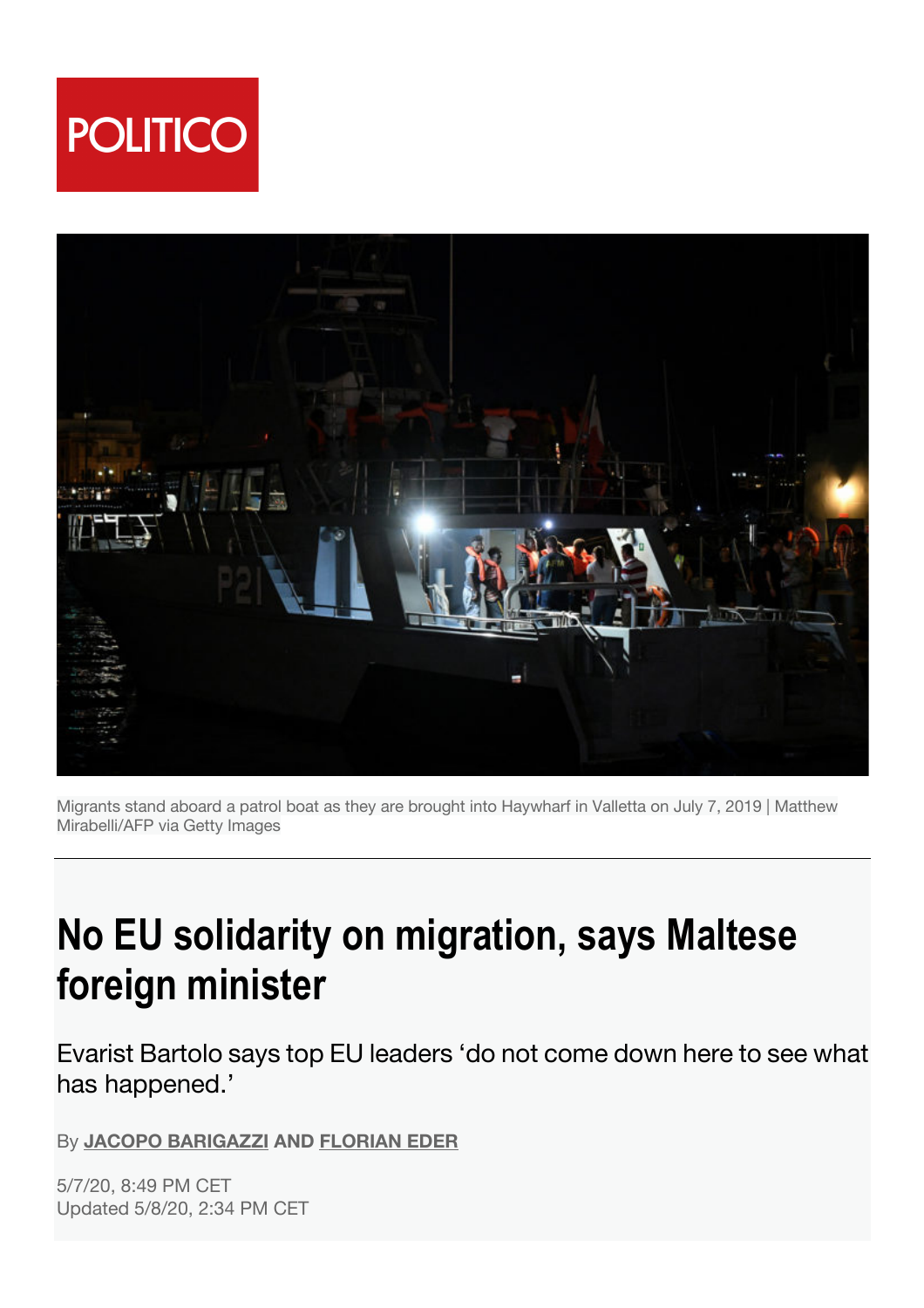The EU's smallest member is dealing with record numbers of migrants arriving on its shores but is not getting the help it needs, Malta's foreign minister said.

"In the first three months of this year ... the Central Mediterranean route saw a jump of 438 percent in terms of illegal migration," Evarist Bartolo told POLITICO, quoting a figure from Frontex, the EU's border and coast guard agency. He said "about 1,200 arrived in Malta" and as the island nation has a population of less than half a million, that number "would translate into a lot of thousands in other states."

If the same proportion "arrived in Madrid, it would be over 12,400, very similar to the 13,000 that [Turkish President Recep Tayyip] Erdoğan sent to Greece [earlier this year]," Bartolo said. Then, "the leaders of the European Union flew [to the EU's border] to encourage Greece to stop what was happening. In our case, there isn't that visibility: the top EU leaders do not come down here to see what has happened."

In Brussels, not all countries are equal, according to the Maltese Labour Party politician. "The big countries do what they like and the small ones have to obey and behave ... it's very unbalanced."

Malta, like Italy, closed its ports because of the COVID-19 pandemic but in nearby Libya there's a "humanitarian crisis developing" because of the virus, Bartolo said.

## A major problem for Malta is that its migration centers "are full," said Bartolo, adding that the country has around 4,000 migrants out of a population of more than 400,000.

"We're very worried," he said, because "since 2005, we've had about 22,000 arrivals. EU member states took 1,700 of those, eight out of every 100 ... that is definitely not solidarity. We are very grateful for Germany, for France, Ireland, Portugal, Luxembourg. They help us in their own way, but the numbers are small, they are nowhere near what we need."

And "to make it more painful, since 2005 the United States took double the amount that the European Union members in total took ... the United States of Barack Obama took 3,300, compared to the 1,700 that EU member states took."

A major problem for Malta is that its migration centers "are full," said Bartolo, adding that the country has around 4,000 migrants out of a population of more than 400,000, "which means that about 1 percent of people living in Malta are in detention centres or in centers waiting to be processed."